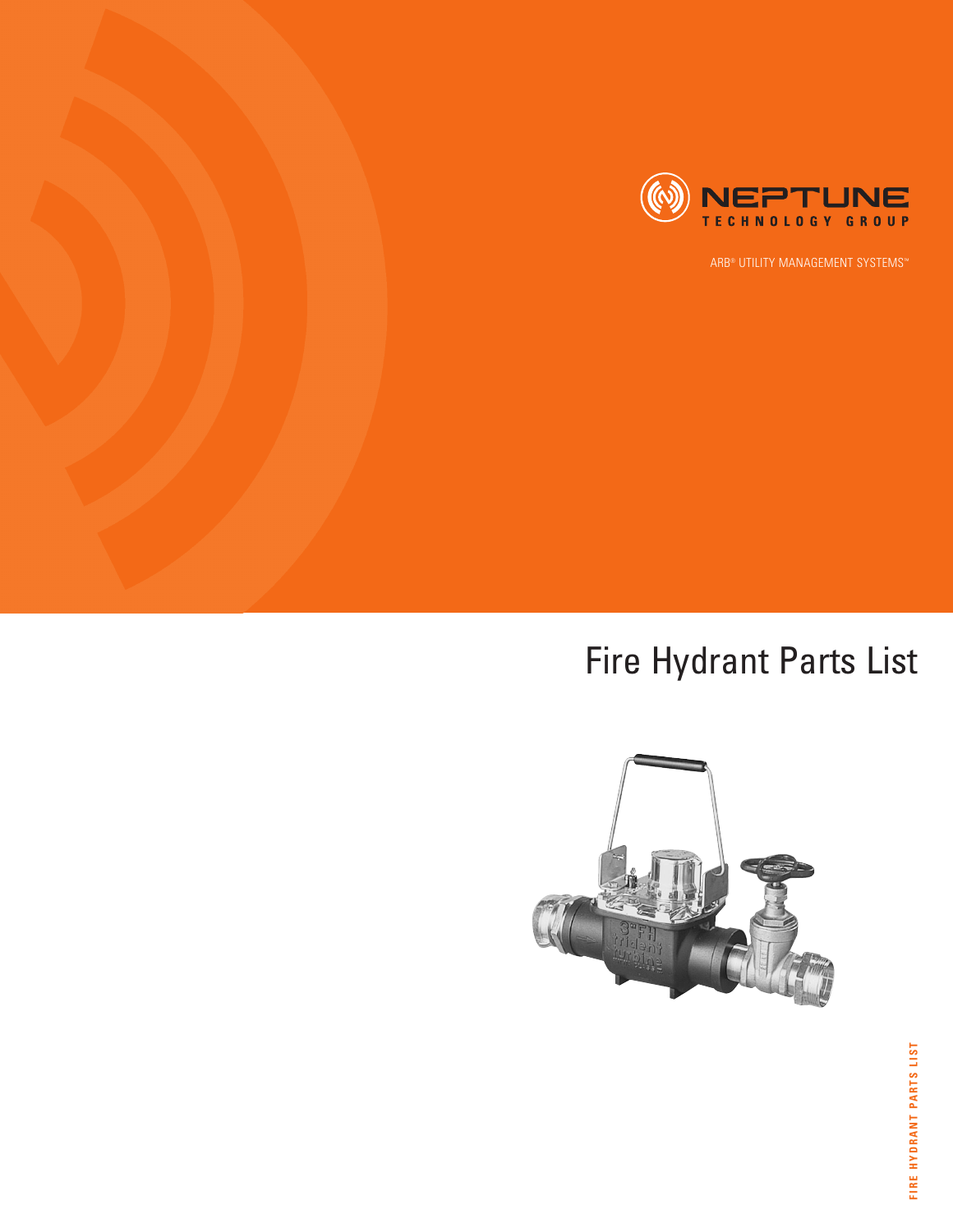| <b>ITEM</b>    | <b>DESCRIPTION</b>                | <b>PART NUMBER</b> | <b>QUANTITY</b> |
|----------------|-----------------------------------|--------------------|-----------------|
|                | 16" Seal Wire with Lead Seal      | 41110-501          |                 |
| $\overline{2}$ | Seal Cap                          | 11098-001          |                 |
| 3              | <b>Calibration Nut</b>            | 8545-417           |                 |
| 4              | Maincase Bolts                    | 8329-405           | 10              |
| 5              | Cover                             | 9639-104           |                 |
| 6              | Drive Spindle Assembly            | 9485-001           |                 |
| $\overline{7}$ | <b>Calibration Vane Assembly</b>  | 11097-200          |                 |
| 8              | Drive Sleeve                      | 9484-006           |                 |
| 9              | <b>Compression Spring</b>         | N/A                | N/A             |
| 10             | <b>Measuring Chamber Assembly</b> | 9439-001SP00       |                 |
| 11             | Washer                            | 8568-012           | 4               |
| 12             | <b>Bolts</b>                      | 8329-007           | 4               |
| 13             | Maincase Gasket                   | 8341-304           |                 |
| $*14$          | Gasket                            | 8340-029           |                 |
| 15             | Fire Hose Coupling Assembly       | 9631-002           |                 |
| 16             | Maincase                          | 9630-002           |                 |
| 17             | Bracket/Handle Assembly           | 12163-000          |                 |
| 18             | Nipple                            | 8314-701           |                 |
| 19             | Gate Valve                        | 8368-011           |                 |
| 20             | Outlet Nipple                     | N/A                |                 |
| 21             | Cover Assembly                    | 9482-003           |                 |

\*Item #14 is included in assembly.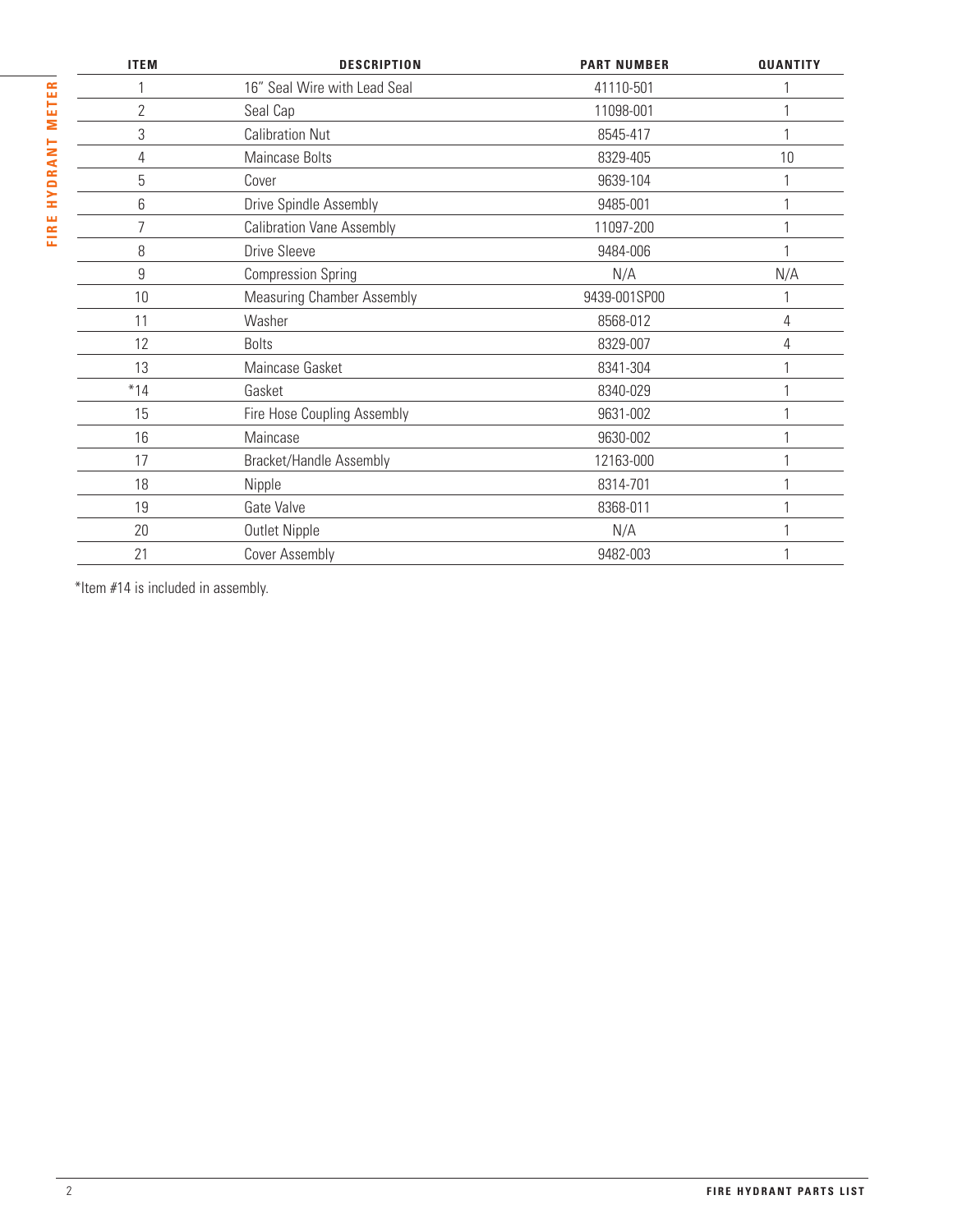**Y**